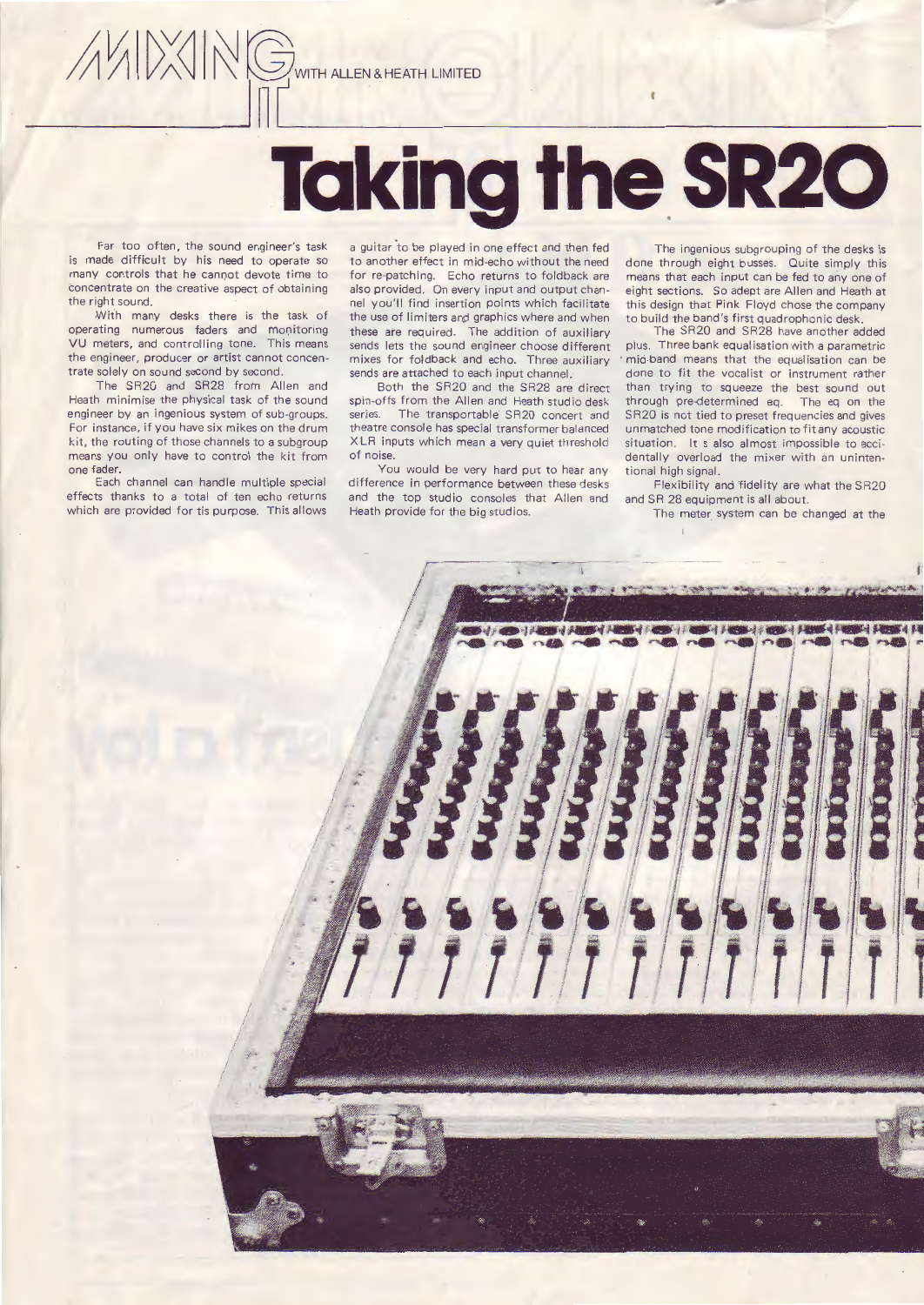## **on the road**

push of a button to give either the reading for the main sound, or each of the individual signals coming in off the four sub-groups. A special master control module allows the engineer to monitor all the signals in the console without affecting the main mix.

If, in the unlikely event of anything failing in the consoles, modular design means faults can be rectified within seconds. All the operator has to do is take out the module containing the faulty component or circuit and replace it with a working module. Thus performances need never be brought to unplanned halts and the mixer need not lie useless in the repairer's workshop.

The specifications and design of the SR20 and SR28 console series means any concert hall or theatre can become a studio. Let your ears, and not your hands, do the work with this A&H equipment.

| SR 20 and 28 - Technical Specification |                                                                                     |               |
|----------------------------------------|-------------------------------------------------------------------------------------|---------------|
| Format                                 | SR 20 20-4-2                                                                        | SR 28: 28-4-2 |
| Equivalent Input Noise                 | $-126dB$                                                                            |               |
| Sensitivity                            | $-80dB$                                                                             |               |
| Maximum Output                         | $+18dBm$                                                                            |               |
| Noise                                  | Better than -75dB overall                                                           |               |
| Frequency Response                     | $30Hz$ to $20kHz + 1dB$                                                             |               |
| Output Operating Level                 | 0dBm including insertion points                                                     |               |
| Equalization                           | $±16dB$ at $10k$ Hz<br>$±16dB$ at 100Hz<br>±18dB at 1.8kHz to 7.5kHz cont. variable |               |